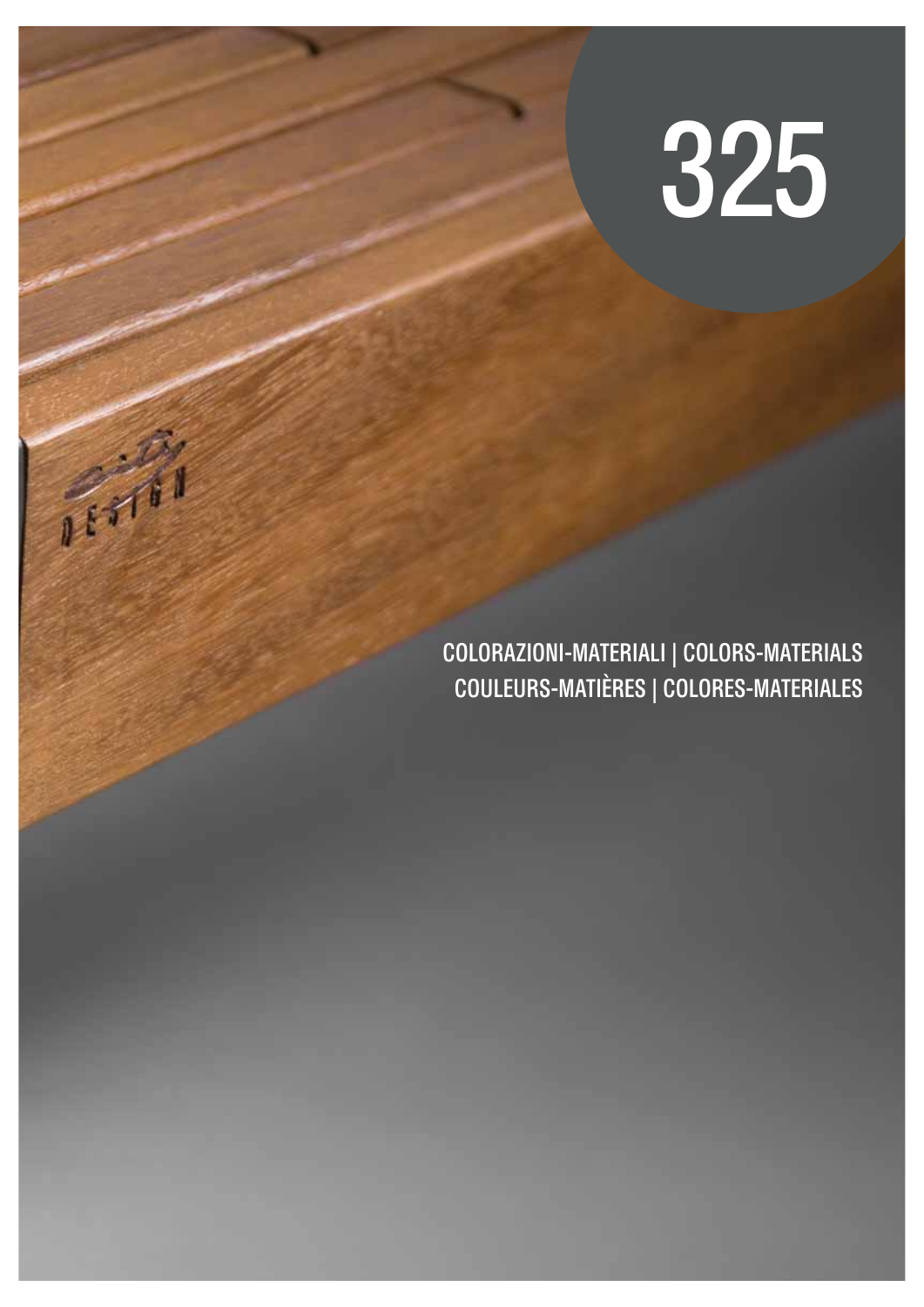## FINITURA RAGGRINZANTE - WRINKLED - FINISH FINITION STRUCTURÉE - ACABADO GOFRADO

 $\sum_{\ell \in \mathcal{I}}$ 





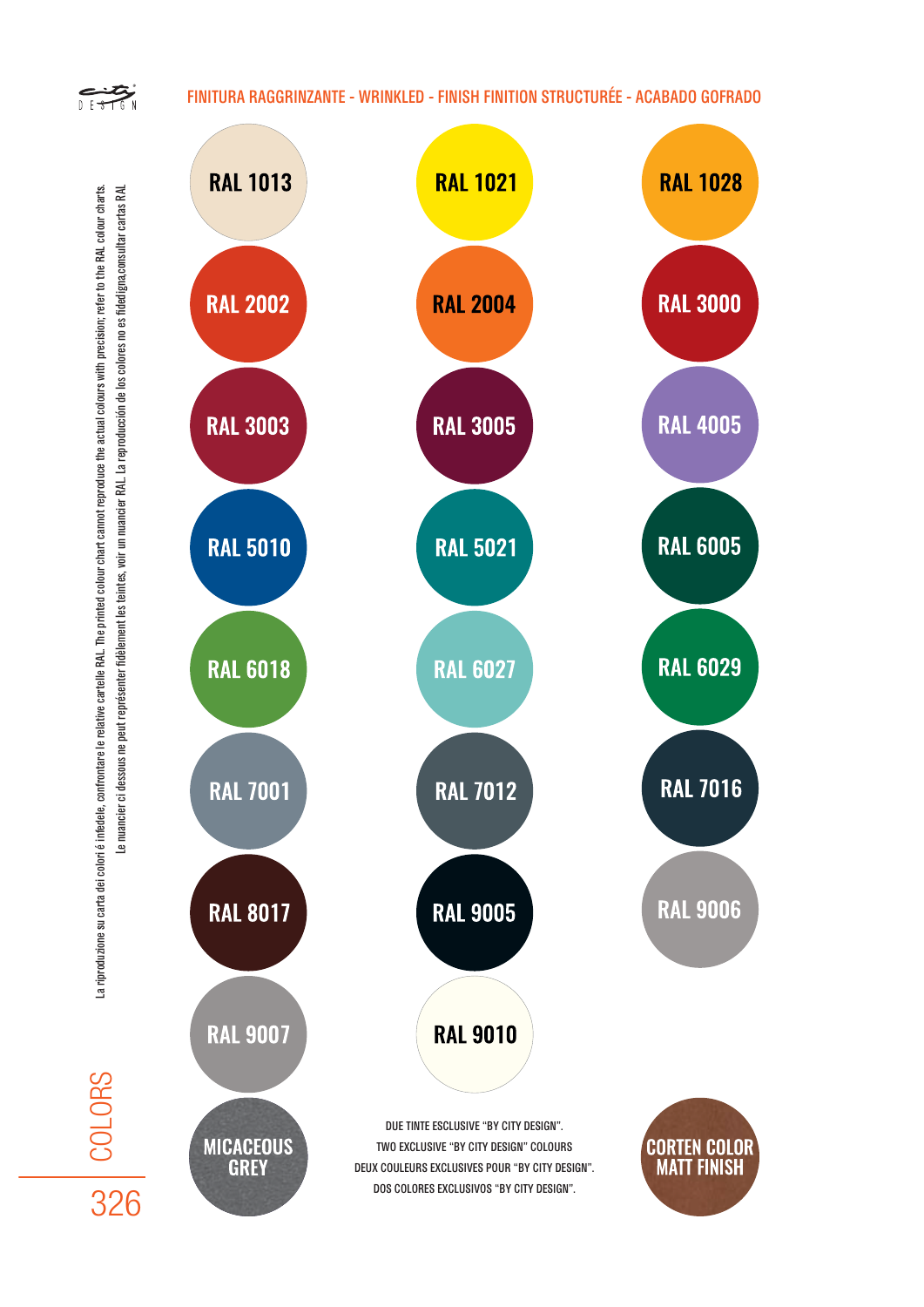#### ACCIAIO VERNICIATO / ALLUMINIO VERNICIATO

Per i manufatti in acciaio verniciato, City Design utilizza, di volta in volta, il sistema di zincatura più adatto in base alle caratteristiche di spessore e/o forma di ciascun articolo, utilizzando alternativamente tre sistemi di zincatura:

- Zincatura a caldo
- Zincatura Sendzimir
- Zincatura elettrolitica a freddo

#### CICLO DI VERNICIATURA SU ACCIAIO E ALLUMINIO

- 1. Preparazione (sabbiatura automatica o smerigliatura manuale)
- 2. Sgrassaggio alcalino
- 3. Risciacquo con acqua di rete
- 4. Risciacquo con acqua demineralizzata
- 5. Passivazione filmogena
- 6. Asciugatura con aria calda forzata a 160°C
- 7. Applicazione elettrostatica polvere poliestere pura
- 8. Polimerizzazione su forno con temperatura di 185°C
- 9. Raffreddamento
- 10. Controllo visivo e collaudo finale

#### COLORAZIONI

City Design utilizza vernici P.P. opache raggrinzanti (con diversi livelli di goffratura). Solo su alcuni prodotti, a richiesta e con sovrapprezzo, i materiali possono essere verniciati con finitura lucida.

#### POWDER COATED STEEL / POWDER COATED ALUMINUM

For coated steel structures, City Design uses, from time to time, the galvanizing system most suitable based on the characteristics of thickness and / or shape of each article, alternatively using three galvanizing systems:

- Hot-dip galvanizing
- Sendzimir galvanization
- Cold galvanization

#### COATING ON STEEL AND ALUMINIUM

- 1. Preparation (sandblasting automatic or manual sanding)
- 2. Alkaline degreasing
- 3. Rinsing with water system
- 4. Rinsing with demineralized water
- 5. Passivation film-forming
- 6. Drying with hot air 160°C
- 7. Application of electrostatic pure powder polyester
- 8. Polymerization in the oven 185°C
- 9. Cooling
- 10. Visual inspection and final test

#### COLORS

City Design uses paints P.P. wrinkled matt effect (with different levels of embossing) as standard. Only on some products, on request and with a surcharge, products can be coated with a glossy finish.

## ACIER THERMOLAQUÉ / ALUMINIUM THERMOLAQUÉ

City Design utilise, de temps en temps, le système de galvanisation le plus approprié en fonction des caractéristiques d'épaisseur et / ou de forme de chaque article, en utilisant alternativement trois systèmes de traitement:

- la galvanisation à chaud
- la galvanisation Sendzimir
- la galvanisation électrolytique à froid

### THERMOLAQUAGE SUR ACIER ET ALUMINIUM

- 1. Préparation (sablage automatique ou ébarbage manuel)
- 2. Dégraissage alcalin
- 3. Rinçage eau courante
- 4. Rinçage eau déminéralisée
- 5. Passivation filmogèe
- 6. Séchage air chaud forcé a 160°C
- 7. Application de poudre polyester pure sans plomb ni TGIC
- 8. Polymérisation au four à une température de 185 ° C
- 9. Refroidissement
- 10. Inspection visuelle et test final

### **COULEURS**

City Design utilise des peintures poudre polyester (PP) opaques structurées (avec différent niveau de relif). Sur certains produits, sur demande et avec plus, les produits peuvent être peints avec une finition brillante.

#### ACERO PINTADO / ALUMINIO PINTADO

Para los productos de acero pintado, City Design utiliza, de vez en cuando, el sistema de galvanización más adecuado basado en las características de espesor y / o forma de cada artículo, alternativamente utilizando tres sistemas de galvanización:

- galvanización por inmersión en caliente
- galvanización Sendzimir
- galvanización electrolítica en frío

#### PROCESO DE PINTURA (ACERO / ALUMINIO)

- 1. Preparación (chorro de arena automático o esmerilado manual)
- 2. Desengrasado alcalino
- 3. Aclarado con agua corriente
- 4. Lavado con agua desmineralizada
- 5. Pasivacion filmogena
- 6. Secado mediante aire caliente à 160°C
- 7. Aplicación electroestática de polvo de poliéster puro
- 8. Polimerización en horno a una temperatura de 185 ° C
- 9. Enfriamiento
- 10. Inspección visual y control final.

#### COLORACIONES

City Design utiliza pintura en polvo de poliéster (PP) opaca (con diferentes niveles de gofrado). Solo en algunos productos, a petición y con un recargo, los materiales se pueden pintar con un acabado brillante.

COLORS 327

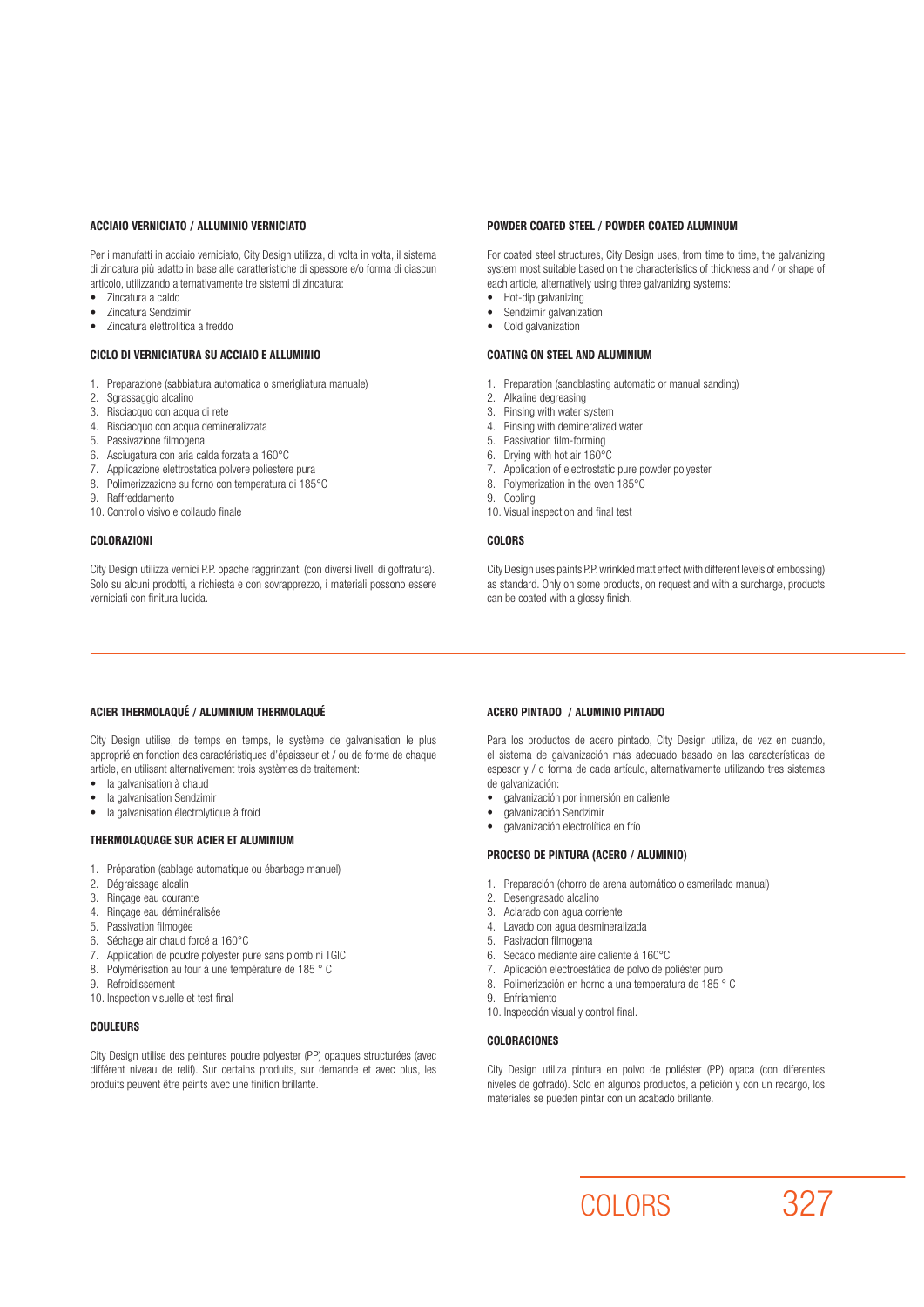# *VERY IMPORTANT ADDITIONAL NOTES TO THE PRICE LIST*

For obvious needs of packing and transport, CITYDESIGN products are provided in simple components to assemble, except for those articles which can be delivered already fully assembled, thanks to their shape, weight and size. CITYDESIGN sales dept. is at your disposal for any further enquiry eventually needed.

City Design goods are delivered in ex-works unless otherwise agreed

City Design only accepts payments in Euro currency, unless otherwise agreed

*For standard shelters, please always check with the support of CITYDESIGN sales dept, if they comply with local regulations in terms of snow load and wind resistance. Please always indicate if the goods will be placed in saline or highly polluted environments.*

| § code 1980016 - extra fixed cost for special RAL colour not listed in our standard colour table (net price) | 308€ |  |  |  |
|--------------------------------------------------------------------------------------------------------------|------|--|--|--|
| § colours not included in the RAL scale are to be quoted upon request and after validity check               |      |  |  |  |
| § code 1980068 - extra on smooth finish colors                                                               | 10%  |  |  |  |
| § code 1980061 - extra on the list price for sablé colors                                                    | 3%   |  |  |  |
| § code 1980062 - extra on the list price for antigraffitti treatment on powder coated steel                  | 5%   |  |  |  |
| § code 9000230 - fast dry retouch spray. Net price                                                           | 21€  |  |  |  |
| § code 1980059 - extra on the list price for extra coat of primer                                            |      |  |  |  |
| § code 1980063 - extra on the list price for stainless steel electropolishing (if not included)              | 6%   |  |  |  |
| § code 9000237 - Owatrol anti-washout treatment - 1lt (net price not discountable)                           | 37€  |  |  |  |
| § code 9000236 - Owatrol anti-washout treatment - 5lt (net price not discountable)                           |      |  |  |  |
| § code 1980055 - extra on the list price for anti-washout treatment                                          | 8%   |  |  |  |
| § code 9000221 - pigmented treatment for exotic wood - 1lt can (net price)                                   | 14 € |  |  |  |
| § code 9000222 - pigmented treatment for exotic wood - 5lt can (net price)                                   | 68€  |  |  |  |
| § code 9000223 - pigmented treatment for exotic wood - 10lt can (net price)                                  | 134€ |  |  |  |
| § code 9000224 - anti-grey cleaner for exotic wood - 1lt can (net price)                                     | 11€  |  |  |  |
| § code 9000225 - anti-grey cleaner for exotic wood - 10lt can (net price)                                    | 93€  |  |  |  |
| § code 1980048 - extra on the list price for reinforced packaging                                            | 3%   |  |  |  |
| § code 9000310 - glass packaging for shelters                                                                | 162€ |  |  |  |
| <b>EXTRA COST FOR ASSEMBLED PRODUCTS (NET PRICE)</b>                                                         |      |  |  |  |
| § extra cost for steel bench                                                                                 | 30€  |  |  |  |
| § extra cost for wooden bench                                                                                | 38€  |  |  |  |
| § extra cost for steel bench with backrest                                                                   | 41€  |  |  |  |
| § extra cost for wooden bench with backrest                                                                  | 49€  |  |  |  |
| § extra cost for WAVE table                                                                                  | 49€  |  |  |  |
| § extra cost for tables                                                                                      | 41€  |  |  |  |
| § extra cost for displays                                                                                    | 52€  |  |  |  |
| $*$ Droducto in <b>cortified evotic weed with ESC 100% origin</b> will boye an increased cost (indicatively  |      |  |  |  |

\* Products in **certified exotic wood with FSC 100% origin** will have an increased cost (indicatively 20/25% depending on the items and the wood measure) and supply times for which we normally need 8 weeks above the normal production time.

\*\* **exotic wood and larchwood** are always provided **with pigmented treatment** 

\*\*\* Natural wood is avaiable without any surcharge, only if clearly espressed in the order

In case any good is to be placed in saline, industrial or harsh environment, the suitability and the eventual treatments recommended are to be verified with Metalco